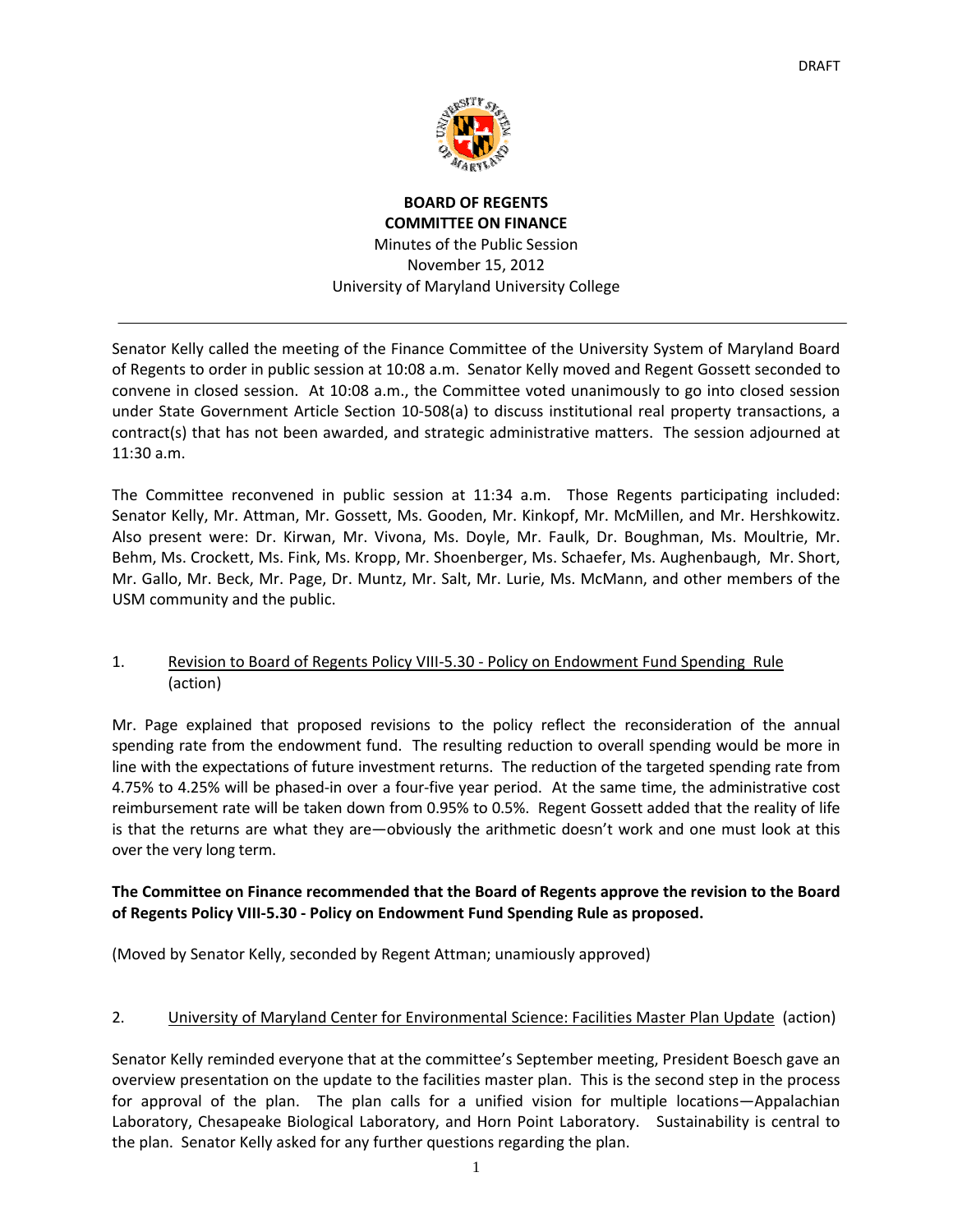**The Committee on Finance recommended that the Board of Regents approve the UMCES Facilities Master Plan and materials as presented in September, in accordance with the Board's two‐step approval process.** 

### Approval of the Plan does not imply approval of capital projects or funding. These items will be **reviewed through the normal procedures of the capital and operating budget processes.**

(Senator Kelly moved recommendation, Regent Hershkowitz seconded, unamiously approved)

#### 3. University of Maryland, Baltimore: Renewal of System‐wide Scientific Supplies Contract (action)

Vice Chancellor Vivona summarized the item. UMB is seeking to exercise the second of five one‐year renewal options of a University System-wide scientific supplies contract that has been co-awarded to VWR International and Fisher Scientific.

The contract requires a minimum of 25% certified MBE. The annual expenditure for the contract is estimated at \$7 million. This item is before the committee because the contract value exceeds \$5 million.

**The Finance Committee recommended that the Board of Regents approve for the University of Maryland, Baltimore, that it may execute the second renewal option of the aforementioned contract consistent with the University System of Maryland Procurement Policies and Procedures; Section VII.C.2.**

(Senator Kelly moved recommendation, Regent Attman seconded, unamiously approved)

# 4. University of Maryland, Baltimore County: Increase in Authorization for the Residence Hall Renovations/Addition Project (action)

Mr. Beck summarized the item. UMBC is seeking a \$5 million increase in project authorization. He indicated that this is one piece of a long-term renovation of the residence halls that is related to UMBC's facilities master plan. In the process of this project, there were some unforeseen conditions including the abatement of hazardous materials. In addition, \$2.5 million in site improvements that were originally included in the project scope, but subsequently cut, were added back in to the project scope.

#### **The Committee on Finance recommended that the Board of Regents authorize for UMBC an increase of \$5.5 million to the previously authorized \$9.85 million for the Residence Hall Renovations/Addition project.**

(Moved by Senator Kelly, seconded by Regent Attman; unamiously approved)